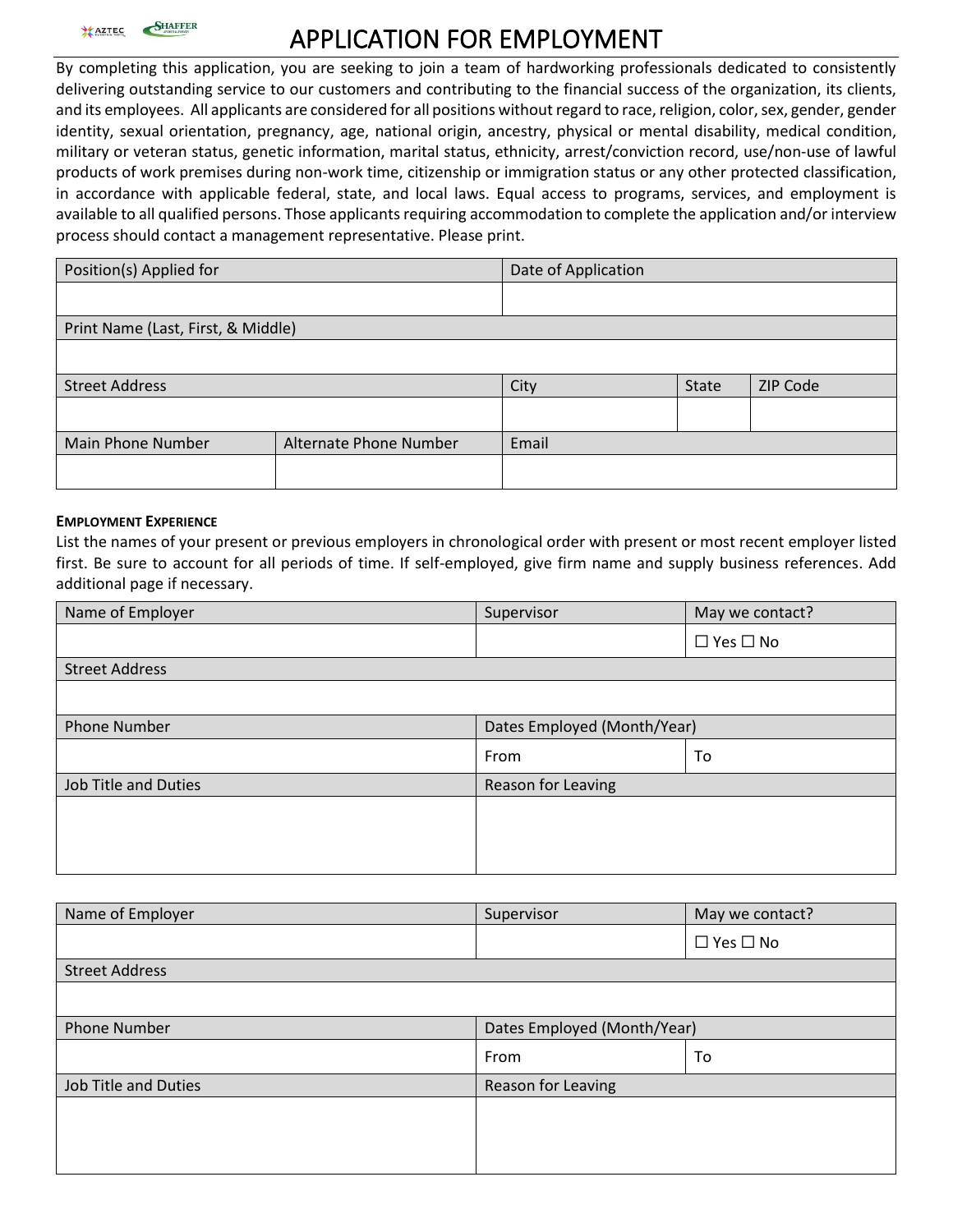| Name of Employer            | Supervisor                  | May we contact?      |
|-----------------------------|-----------------------------|----------------------|
|                             |                             | $\Box$ Yes $\Box$ No |
| <b>Street Address</b>       |                             |                      |
|                             |                             |                      |
| <b>Phone Number</b>         | Dates Employed (Month/Year) |                      |
|                             | From                        | To                   |
| <b>Job Title and Duties</b> | Reason for Leaving          |                      |
|                             |                             |                      |
|                             |                             |                      |
|                             |                             |                      |

Have you ever been involuntarily terminated or asked to resign from any job?.................................................☐ Yes ☐ No

If yes, explain:

List any other experience, job related skills, additional languages, or other qualifications that you believe should be considered in evaluating your qualifications for employment.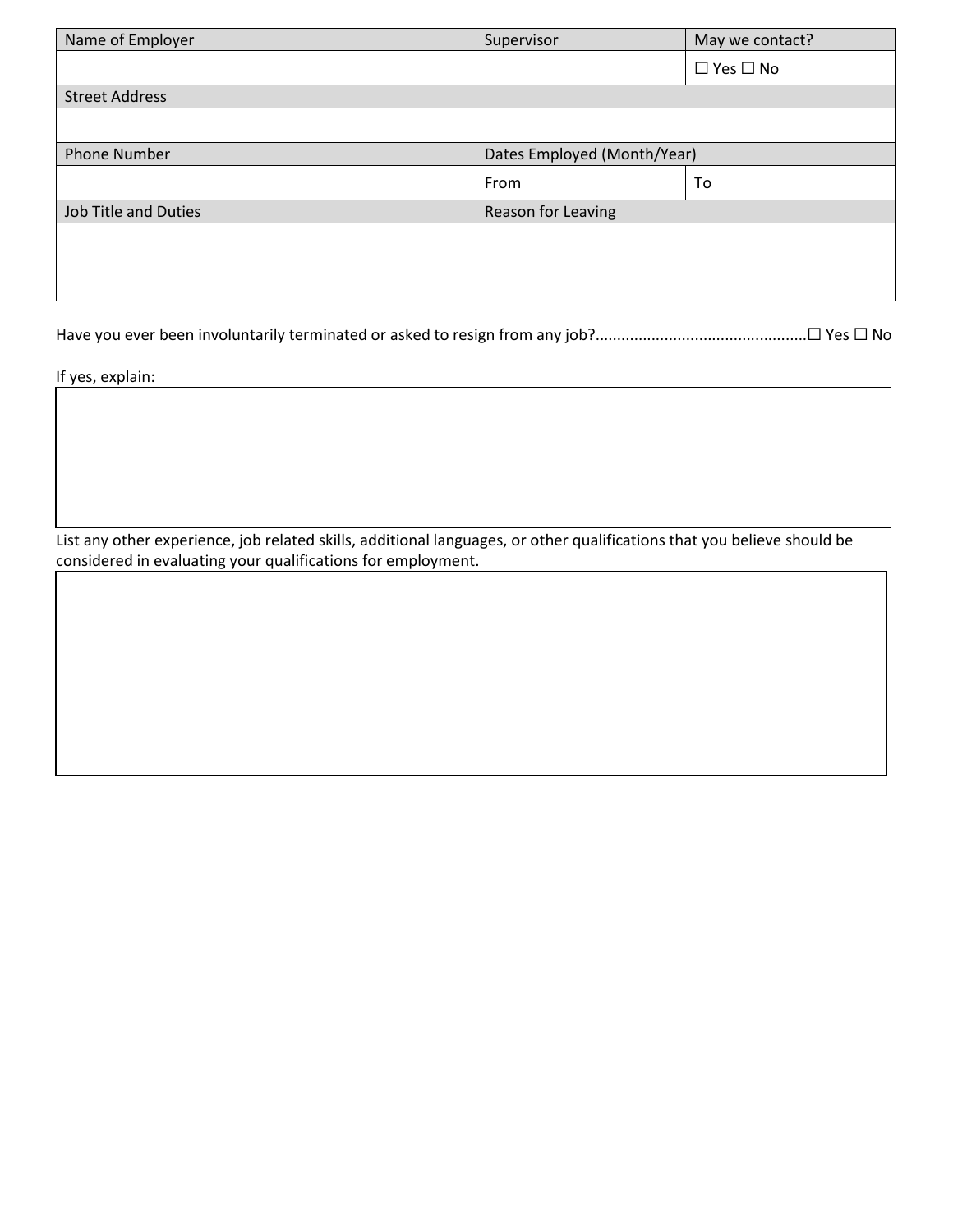#### **EDUCATION**

Describe your educational background in the table provided below.

|                                     | <b>School Name</b> | Years<br>Completed | Diploma/<br>Degree<br>(Yes/No) | Area of Study/Major | Specialized Training,<br>Skills, or Extra-<br><b>Curricular Activities</b> |
|-------------------------------------|--------------------|--------------------|--------------------------------|---------------------|----------------------------------------------------------------------------|
| High School                         |                    |                    |                                |                     |                                                                            |
| College/<br>University              |                    |                    |                                |                     |                                                                            |
| Graduate/<br>Professional<br>School |                    |                    |                                |                     |                                                                            |
| Trade<br>School                     |                    |                    |                                |                     |                                                                            |
| Other                               |                    |                    |                                |                     |                                                                            |

#### **GENERAL INFORMATION**

- 1. Have you ever used another name?............................................................................................☐ Yes ☐ No 2. Is any additional information relative to name changes, use of an assumed name, or nickname necessary to
- enable a check on your work and educational record?................................................................☐ Yes ☐ No If yes to either of the above, provide the additional information:
- 3. Have you ever worked for this company before?.........................................................................☐ Yes ☐ No If yes, give dates and position:

4. On what date are you available to begin work? \_\_\_\_\_\_\_\_\_\_\_\_\_\_\_\_\_\_\_\_\_\_\_\_\_\_\_\_\_\_\_

5. Are you available to work? □ Full-time □ Part-time □ Shift Work □ Temporary

6. Days and hours you are available to work:

| Monday                                                                                                                | Tuesday                                                                                               | Wednesday | Thursday | Friday | Saturday | Sunday |
|-----------------------------------------------------------------------------------------------------------------------|-------------------------------------------------------------------------------------------------------|-----------|----------|--------|----------|--------|
|                                                                                                                       |                                                                                                       |           |          |        |          |        |
|                                                                                                                       |                                                                                                       |           |          |        |          |        |
|                                                                                                                       |                                                                                                       |           |          |        |          |        |
|                                                                                                                       |                                                                                                       |           |          |        |          |        |
|                                                                                                                       |                                                                                                       |           |          |        |          |        |
| Note: If under 18, hire is subject to verification that you are of minimum legal age.                                 |                                                                                                       |           |          |        |          |        |
| 11. If hired, can you present evidence of your identity and legal right to work in this country? $\Box$ Yes $\Box$ No |                                                                                                       |           |          |        |          |        |
| 12. Are you able to perform the essential job functions of the job for which you are applying with or without         |                                                                                                       |           |          |        |          |        |
|                                                                                                                       |                                                                                                       |           |          |        |          |        |
| Note: We comply with the ADA and applicable state and local law and consider reasonable accommodation                 |                                                                                                       |           |          |        |          |        |
|                                                                                                                       | measures that may be necessary for qualified applicants/employees to perform essential job functions. |           |          |        |          |        |